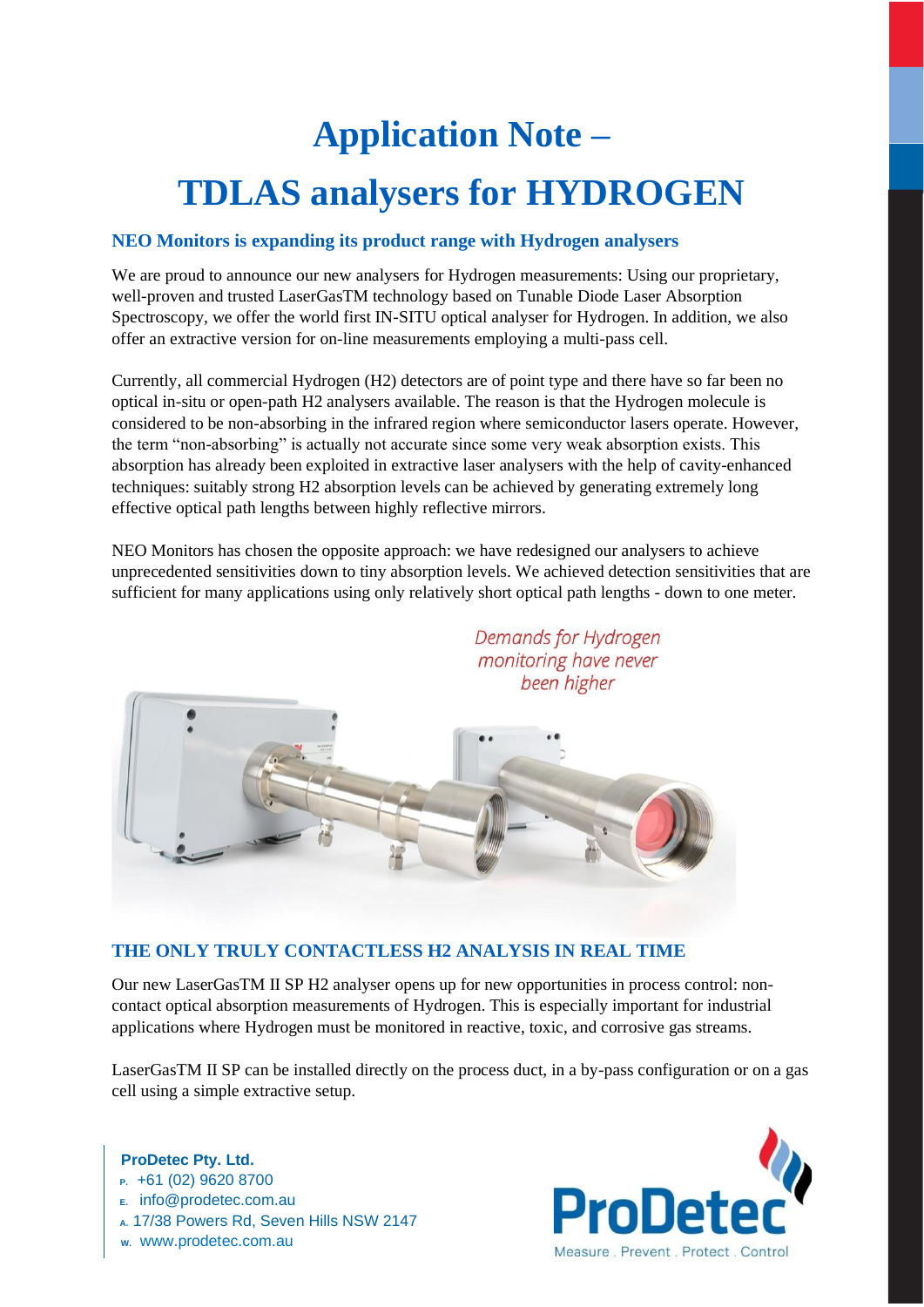# **LaserGasTM II SP and MP**

## **PROVIDE**

- in-situ real time H2 measurements
- on-line and extractive H2 monitoring
- open-air H2 detection

# **FOR PROCESS ANALYSIS AND SAFETY APPLICATIONS**

## **Leakage detection**

Hydrogen is highly flammable and explosive with a LEL about 4 % vol, so that Hydrogen leakage detection is critical for safe deployment of Hydrogen systems. Our LaserGasTM II SP is ideal for fast and reliable H2 leakage detection in industrial production

facilities or directly in process streams.

The plot shows real time H2 measurements in wet Chlorine. Several short-lasting Hydrogen peaks are clearly detected by the LaserGasTM II SP but not resolved by a reference GC.



## **Process control and safety**

Hydrogen is an important feedstock in many industrial processes. Applications can be found in the oil & gas industry, chemical plants, the steel industry, etc.:

- Hydrogen recycle/recovery
- Refinery processes
- NG processing
- Tail gas
- Syngas
- Chlorine production
- Ammonia production
- Blast furnace gas
- Fuel gas

## ADVANTAGES AND FEATURES OF LASERGAS™ II SP H2

- · Non-contact, in-situ, real time measurements
- · Exceptional response time (< 2 seconds)
- Wide pressure and temperature ranges  $(0.5 - 4$  Bar A, -50 - +150 °C)
- No interference from other gases such as CO, CO2, H2S, CH4, C2H6, H2O
- Applicable to "zero" H2 applications where H<sub>2</sub> is normally not present
- Applicable for complex and varying gas matrices
- · No zero drift
- · No field calibration required
- Continuous internal health check
- Integrated span check option available  $\ddot{\phantom{0}}$
- Build-in cell for bump H2 span check
- Affordable price and very low maintenance costs

## **ProDetec Pty. Ltd.**

- **P.** +61 (02) 9620 8700
- **E.** info@prodetec.com.au
- **A.** 17/38 Powers Rd, Seven Hills NSW 2147
- **W.** www.prodetec.com.au